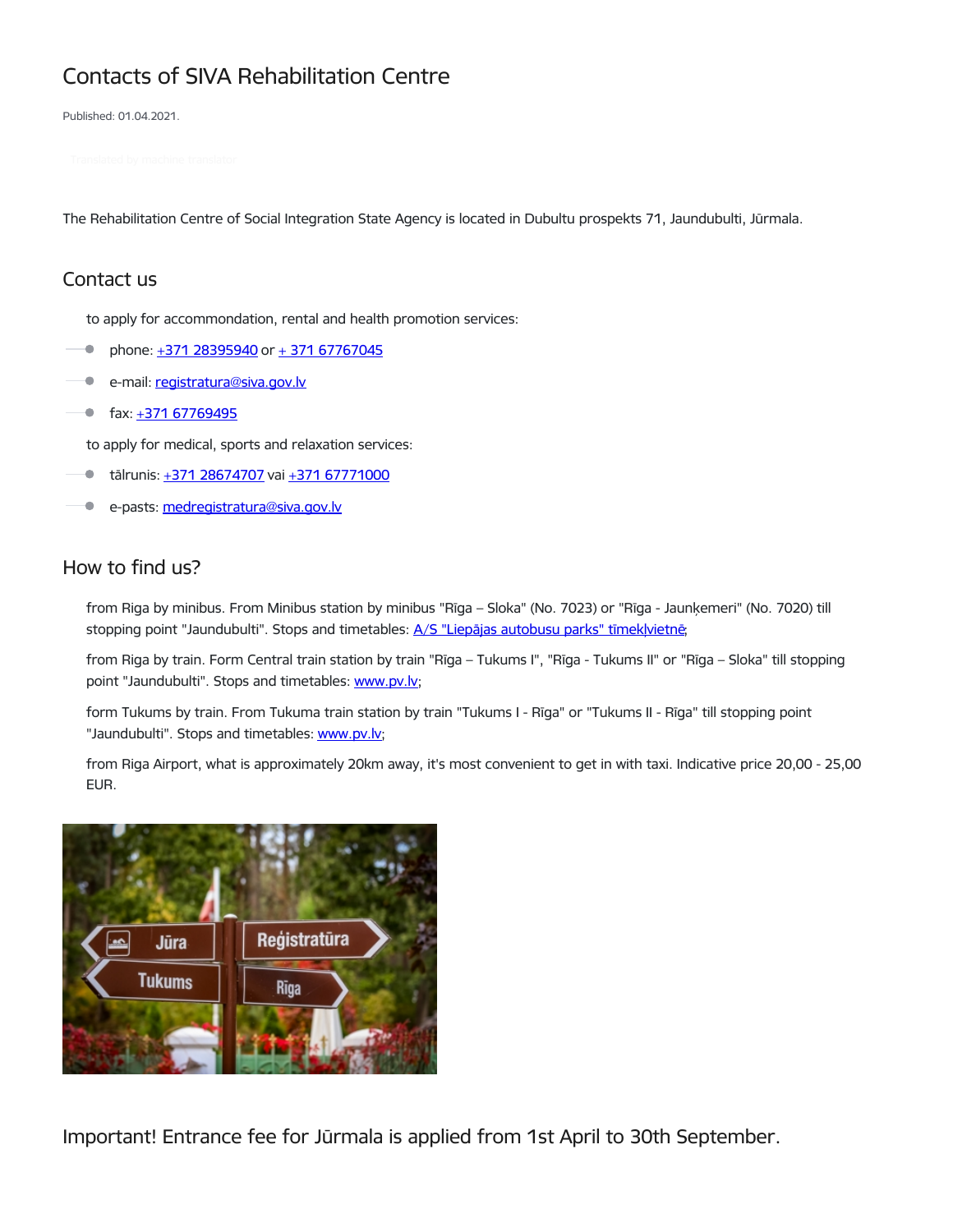

## Accessibility for people with special needs

The premises of Social Integration State Agency are fully accessible for people with functional disabilities. We provide possibility to move around all floors of the building using an elevator, easily entering and exiting the building through the automatic doors, the width of doors is sufficient to allow a person in a wheelchair to enter/ escape the building.



For people with mobility disorders there are available adapted numbers with custom bathrooms and toilets, also there are adapted procedures rooms, swimming pool and gym.